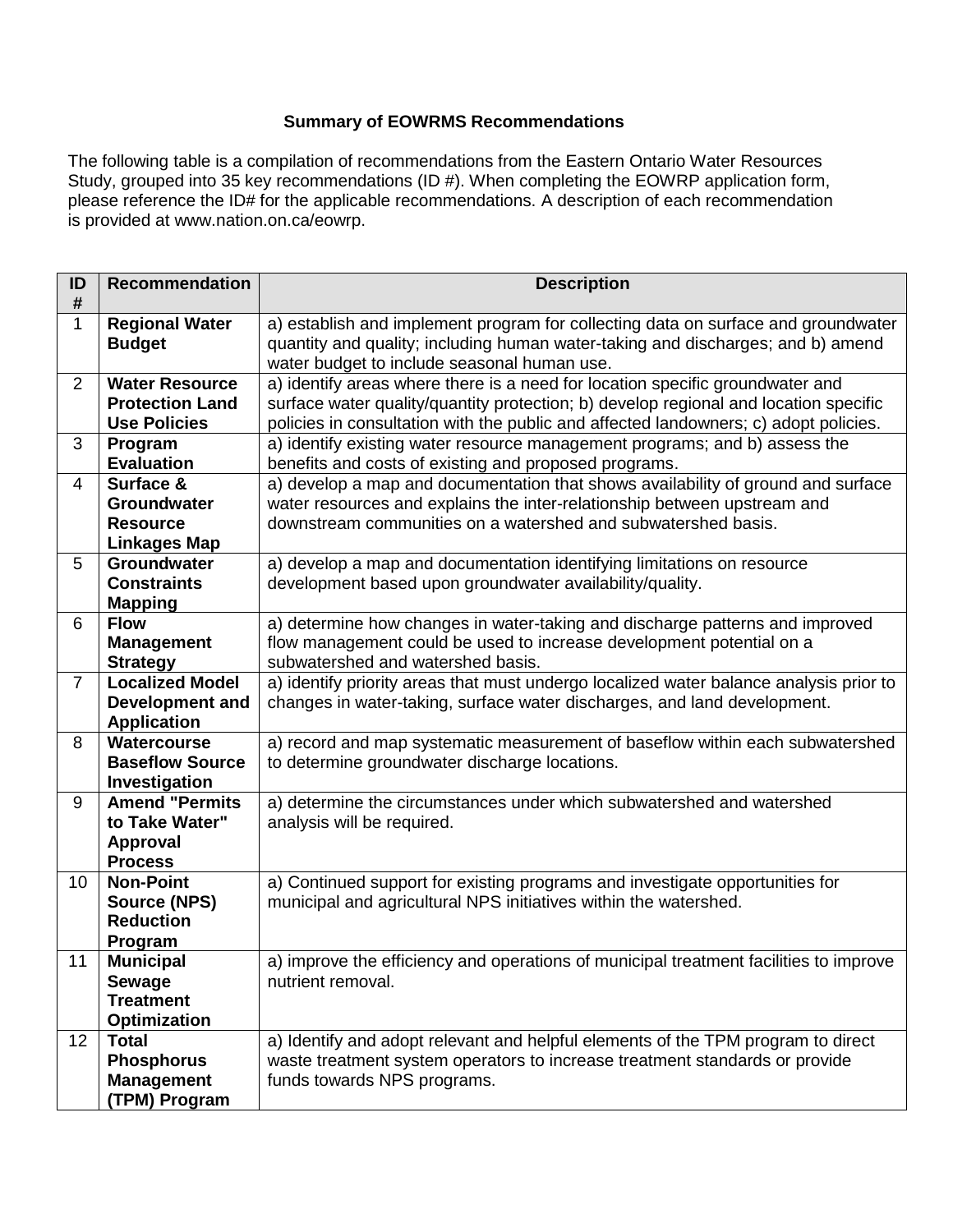| 13 | <b>Regional Sewage</b><br><b>Discharge</b>                           | a) Estimate existing and projected discharges assuming implementation of best<br>management practices on a subwatershed basis; and b) develop and implement a                                                                                                                                   |
|----|----------------------------------------------------------------------|-------------------------------------------------------------------------------------------------------------------------------------------------------------------------------------------------------------------------------------------------------------------------------------------------|
|    | Program                                                              | program to enable coordinated discharge from sewage lagoons on a subwatershed<br>basis.                                                                                                                                                                                                         |
| 14 | <b>Polish Municipal</b><br><b>Lagoon Effluent</b>                    | a) identify municipal lagoon facilities where installation of polishing facilities is<br>feasible and would provide significant improvements in the quality of discharges to<br>the receiving water bodies; and b) develop implementation plan including cost<br>sharing strategy.              |
| 15 | <b>Road Salt</b><br><b>Education</b><br>Program                      | a) develop program aimed at informing municipal and private road maintenance<br>contractors of the potential and persistent effects of road salt and alternatives and<br>mitigating measures to minimize impacts.                                                                               |
| 16 | <b>Well Capture</b><br>Zone<br>Identification                        | a) study surficial areas where recharge reaches supply wells and assess the<br>vulnerability of the well to surficial contamination; and b) develop a plan for<br>wellhead protection including, where appropriate, public education.                                                           |
| 17 | Inventory of<br><b>Wells</b>                                         | a) identify existing and abandoned wells; b) evaluate potential for groundwater<br>contamination from each well; c) confirm water taking quantities; and d) identify<br>wells requiring decommissioning or other remedial action                                                                |
| 18 | Inventory of<br><b>Contaminated</b><br><b>Sites</b>                  | a) identify areas of potential soil and groundwater contamination arising from<br>current or historical land uses; and b) assess potential risk of aquifer contamination<br>and develop policies and action plan to reduce or eliminate threat.                                                 |
| 19 | <b>Fault Zone</b><br><b>Analysis</b>                                 | a) identify faults where higher yield aquifers may exist and implement local studies<br>to better characterize groundwater flow.                                                                                                                                                                |
| 20 | Investigation of<br><b>Permeable</b><br>Overburden<br><b>Feature</b> | a) local groundwater investigation of suspected eskers or moraines that may be<br>associated with a higher-yielding aquifer zone.                                                                                                                                                               |
| 21 | <b>Ground Water</b><br><b>Management</b><br><b>Plans</b>             | a) develop plans for specific areas that provide policies regarding water supply,<br>water quality, and source vulnerability and protection.                                                                                                                                                    |
| 22 | <b>Aquifer</b><br>delineation and<br>characterization                | a) identify key aquifers requiring further analysis; b) undertake standard tests to<br>refine delineation and characteristics of aquifer and overlying aquitard material;<br>and c) determine travel time of surface water to aquifer and vulnerability<br>classification of land.              |
| 23 | <b>Spill Plans</b>                                                   | a) develop emergency spill response plans for areas considered at high risk of<br>groundwater contamination.                                                                                                                                                                                    |
| 24 | <b>Public Education</b>                                              | a) develop and implement multi-faceted plan to increase public understanding and<br>action around surface and groundwater management and protection including:<br>well head protection and water testing, septic tank and tile field maintenance, water<br>efficiency, and nutrient management. |
| 25 | <b>3D Groundwater</b><br><b>Model</b>                                | a) update model developed for the EOWRMS to include aquifer depth and flow<br>parameters.                                                                                                                                                                                                       |
| 26 | <b>Agricultural Land</b><br><b>Use Study</b>                         | a) identify agricultural land in proximity to sensitive areas (e.g. recharge areas,<br>streams, communal wells) and develop nutrient, pesticide and sediment<br>management plans and establish other best management practices (BMPs) on site<br>specific and regional basis.                   |
| 27 | <b>Nutrient</b><br><b>Management</b><br>Plan (NMP)                   | a) strategy for nutrient application and biosolids disposal, including by-laws<br>governing rate and timing of nutrient application and establishment of restricted<br>and buffer zones in Official Plans.                                                                                      |
| 28 | <b>Regional Water</b><br><b>Supply Plan</b>                          | a) identify water sources, quality and quantity in each subwatershed and develop<br>long-term water supply plan, considering existing and projected water demand.                                                                                                                               |